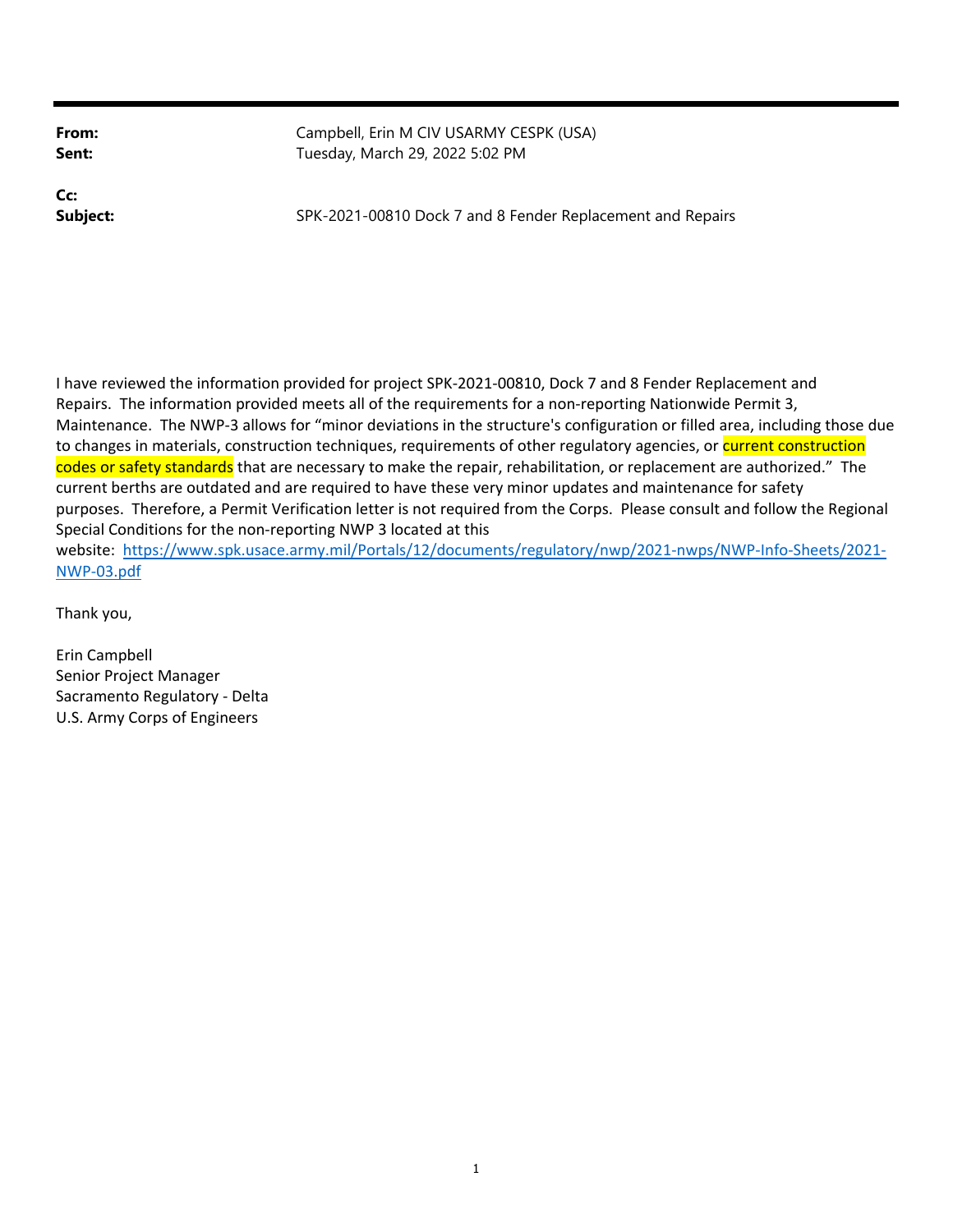

**U S Army Corps of Engineers Sacramento District** 

# **2021 Nationwide Permit Summary**

**33 CFR Part 330; Issuance of Nationwide Permits – February 25, 2022**

# **3. Maintenance.**

(a) The repair, rehabilitation, or replacement of any previously authorized, currently serviceable structure or fill, or of any currently serviceable structure or fill authorized by 33 CFR 330.3, provided that the structure or fill is not to be put to uses differing from those uses specified or contemplated for it in the original permit or the most recently authorized modification. Minor deviations in the structure's configuration or filled area, including those due to changes in materials, construction techniques, requirements of other regulatory agencies, or current construction codes or safety standards that are necessary to make the repair, rehabilitation, or replacement are authorized. This NWP also authorizes the removal of previously authorized structures or fills. Any stream channel modification is limited to the minimum necessary for the repair, rehabilitation, or replacement of the structure or fill; such modifications, including the removal of material from the stream channel, must be immediately adjacent to the project. This NWP also authorizes the removal of accumulated sediment and debris within, and in the immediate vicinity of, the structure or fill. This NWP also authorizes the repair, rehabilitation, or replacement of those structures or fills destroyed or damaged by storms, floods, fire or other discrete events, provided the repair, rehabilitation, or replacement is commenced, or is under contract to commence, within two years of the date of their destruction or damage. In cases of catastrophic events, such as hurricanes or tornadoes, this twoyear limit may be waived by the district engineer, provided the permittee can demonstrate funding, contract, or other similar delays.

(b) This NWP also authorizes the removal of accumulated sediments and debris outside the immediate vicinity of existing structures (e.g., bridges, culverted road crossings, water intake structures, etc.). The removal of sediment is limited to the minimum necessary to restore the waterway in the vicinity of the structure to the approximate dimensions that existed when the structure was built, but cannot extend farther than 200 feet in any direction from the structure. This 200 foot limit does not apply to maintenance dredging to remove accumulated sediments blocking or restricting outfall and intake structures or to maintenance dredging to remove accumulated sediments from canals associated with outfall and intake structures. All dredged or excavated materials must be

deposited and retained in an area that has no waters of the United States unless otherwise specifically approved by the district engineer under separate authorization.

(c) This NWP also authorizes temporary structures, fills, and work, including the use of temporary mats, necessary to conduct the maintenance activity. Appropriate measures must be taken to maintain normal downstream flows and minimize flooding to the maximum extent practicable, when temporary structures, work, and discharges of dredged or fill material, including cofferdams, are necessary for construction activities, access fills, or dewatering of construction sites. Temporary fills must consist of materials, and be placed in a manner, that will not be eroded by expected high flows. After conducting the maintenance activity, temporary fills must be removed in their entirety and the affected areas returned to preconstruction elevations. The areas affected by temporary fills must be revegetated, as appropriate.

(d) This NWP does not authorize maintenance dredging for the primary purpose of navigation. This NWP does not authorize beach restoration. This NWP does not authorize new stream channelization or stream relocation projects.

**Notification:** For activities authorized by paragraph (b) of this NWP, the permittee must submit a preconstruction notification to the district engineer prior to commencing the activity (see general condition 32). The pre-construction notification must include information regarding the original design capacities and configurations of the outfalls, intakes, small impoundments, and canals. (Authorities: Section 10 of the Rivers and Harbors Act of 1899 and Section 404 of the Clean Water Act (Sections 10 and 404)).

**Note:**This NWP authorizes the repair, rehabilitation, or replacement of any previously authorized structure or fill that does not qualify for the Clean Water Act Section 404(f) exemption for maintenance.

# **A. Regional Conditions**

- 1. **[Regional Conditions for California](https://www.spk.usace.army.mil/Portals/12/documents/regulatory/nwp/2021-nwps/2022.02.25-Final-All-NWP-RCs-CA-SPK-Only.pdf)**
- 2. **[Regional Conditions for Nevada and Utah](https://www.spk.usace.army.mil/Portals/12/documents/regulatory/nwp/2021-nwps/2022.02.25-Final-All-NWP-RCs-UT-NV.pdf)**

# **B. Nationwide Permit General Conditions**

Note: To qualify for NWP authorization, the prospective permittee must comply with the following general conditions, as applicable, in addition to any regional or case-specific conditions imposed by the division engineer or district engineer. Prospective permittees should contact the appropriate Corps district office to determine if regional conditions have been imposed on an NWP. Prospective permittees should also contact the appropriate Corps district office to determine the status of Clean Water Act Section 401 water quality certification and/or Coastal Zone Management Act consistency for an NWP. Every

# **BUILDING STRONG®**

# **U.S. ARMY CORPS OF ENGINEERS – SACRAMENTO DISTRICT**

1325 J ST. – SACRAMENTO, CA 95814 [www.spk.usace.army.mil](http://www.spk.usace.army.mil/) [www.facebook.com/sacramentodistrict](http://www.facebook.com/sacramentodistrict) [www.youtube.com/sacramentodistrict](http://www.youtube.com/sacramentodistrict) [www.twitter.com/USACESacramento](http://www.twitter.com/USACESacramento) [www.flickr.com/photos/sacramentodistrict](http://www.flickr.com/photos/sacramentodistrict)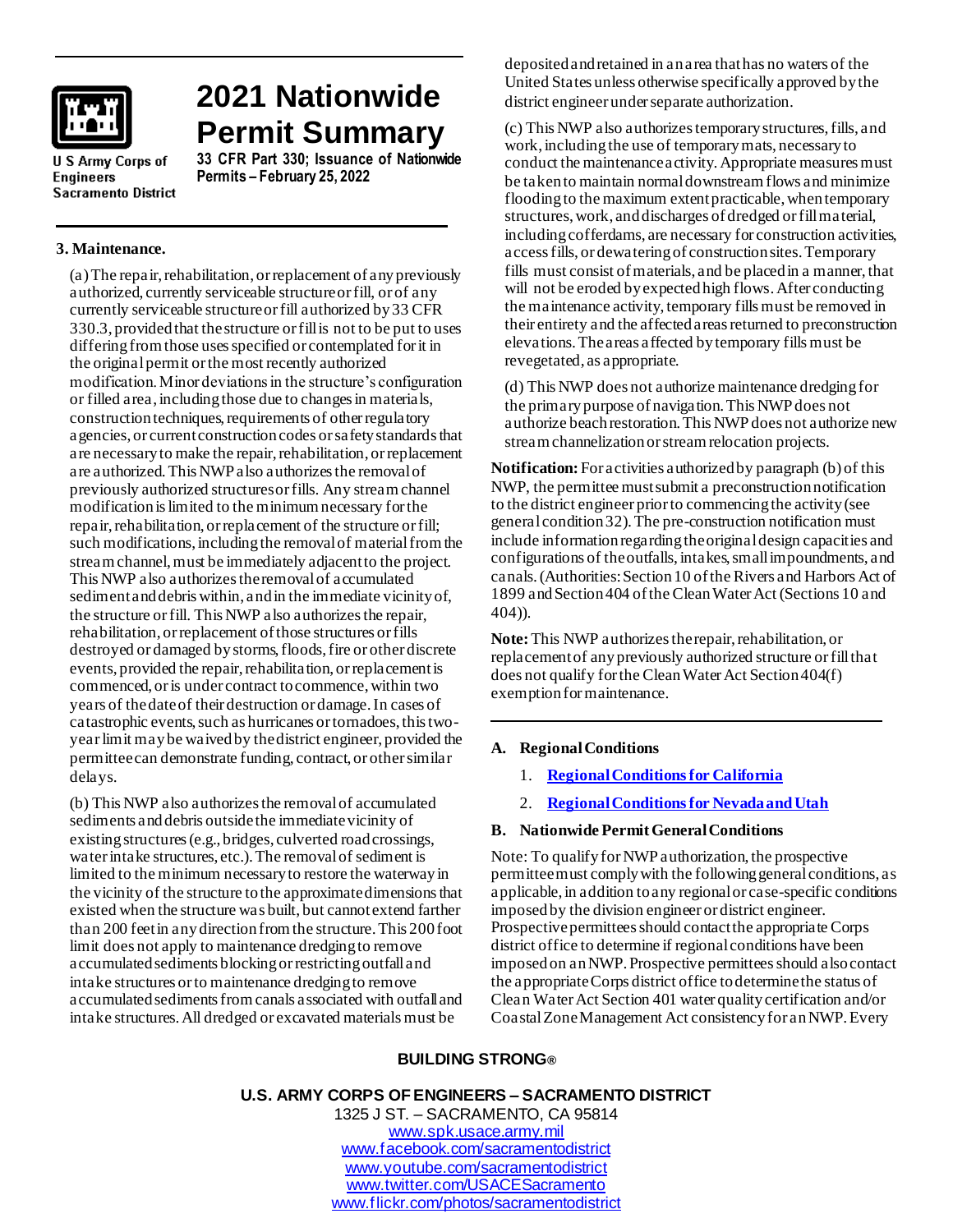person who may wish to obtain permit authorization under one or more NWPs, or who is currently relying on an existing or prior permit authorization under one or more NWPs, has been and is on notice that all of the provisions of 33 CFR 330.1 through 330.6 apply to every NWP authorization. Note especially 33 CFR 330.5 relating to the modification, suspension, or revocation of any NWP authorization.

#### 1. **Navigation**.

 $\Box$  (a) No activity may cause more than a minimal adverse effect on navigation.

 $\Box$  (b) Any safety lights and signals prescribed by the U.S. Coast Guard, through regulations or otherwise, must be installed and maintained at the permittee's expense on authorized facilities in navigable waters of the United States.

 $\Box$  (c) The permittee understands and a grees that, if future operations by the United States require the removal, relocation, or other alteration, of the structure or work herein authorized, or if, in the opinion of the Secretary of the Army or his or her authorized representative, said structure or work shall cause unreasonable obstruction to the free navigation of the navigable waters, the permittee will be required, upon due notice from the Corps of Engineers, to remove, relocate, or alter the structural work or obstructions caused thereby, without expense to the United States. No claim shall be made against the United States on account of any such removal or alteration.

 $\Box$  2. **Aquatic Life Movements**. No activity may substantially disrupt the necessary life cycle movements of those species of aquatic life indigenous to the waterbody, including those species that normally migrate through the area, unless the activity's primary purpose is to impound water. All permanent and temporary crossings of waterbodies shall be suitably culverted, bridged, or otherwise designed and constructed to maintain low flows to sustain the movement of those aquatic species. If a bottomless culvert cannot be used, then the crossing should be designed and constructed to minimize adverse effects to aquatic life movements.

 3. **Spawning Areas**. Activities in spawning areas during spawning seasons must be avoided to the maximum extent practicable. Activities that result in the physical destruction (e.g., through excavation, fill, or downstream smothering by substantial turbidity) of an important spawning area are not authorized.

 4. **Migratory Bird Breeding Areas**.Activities in waters of the United States that serve as breeding areas for migratory birds must be avoided to the maximum extent practicable.

 5. **Shellfish Beds**. No activity may occur in areas of concentrated shellfish populations, unless the activity is directly related to a shellfish harvesting activity authorized by NWPs 4 and 48, or is a shellfish seeding or habitat restoration activity authorized by NWP 27.

 6. **Suitable Material**. No activity may use unsuitable material (e.g., trash, debris, car bodies, asphalt, etc.). Material used for construction or discharged must be free from toxic

pollutants in toxic amounts (see section 307 of the Clean Water Act).

 7. **Water Supply Intakes**. No activity may occur in the proximity of a public water supply intake, except where the activity is for the repair or improvement of public water supply intake structures or adjacent bank stabilization.

 8. **Adverse Effects From Impoundments**. If the activity creates an impoundment of water, adverse effects to the aquatic system due to accelerating the passage of water, and/or restricting its flow must be minimized to the maximum extent practicable.

 9. **Management of Water Flows**. To the maximum extent practicable, the pre-construction course, condition, capacity, and location of open waters must be maintained for each activity, including stream channelization, storm water management activities, and temporary and permanent road crossings, except as provided below. The activity must be constructed to withstand expected high flows. The activity must not restrict or impede the passage of normal or high flows, unless the primary purpose of the activity is to impound water or manage high flows. The activity may alter the pre-construction course, condition, capacity, and location of open waters if it benefits the aquatic environment (e.g., stream restoration or relocation activities).

 10. **Fills Within 100-Year Floodplains**. The activity must comply with applicable FEMA-approved state or local floodplain management requirements.

 $\Box$  11. **Equipment**. Heavy equipment working in wetlands or mudflats must be placed on mats, or other measures must be taken to minimize soil disturbance.

 12. **Soil Erosion and Sediment Controls**. Appropriate soil erosion and sediment controls must be used and maintained in effective operating condition during construction, and all exposed soil and other fills, as well as any work below the ordinary high water mark or high tide line, must be permanently stabilized at the earliest practicable date. Permittees are encouraged to perform work within waters of the United States during periods of low-flow or no-flow, or during low tides.

 13. **Removal of Temporary Fills**. Temporary structures must be removed, to the maximum extent practicable, after their use has been discontinued. Temporary fills must be removed in their entirety and the affected areas returned to pre-construction elevations. The affected areas must be revegetated, as appropriate.

 14. **Proper Maintenance**. Any authorized structure or fill shall be properly maintained, including maintenance to ensure public safety and compliance with applicable NWP general conditions, as well as any activity-specific conditions added by the district engineer to an NWP authorization.

 15. **Single and Complete Project**. The activity must be a single and complete project. The same NWP cannot be used more than once for the same single and complete project.

#### 16. **Wild and Scenic Rivers**.

 $\Box$  (a) No NWP activity may occur in a component of the National Wild and Scenic River System, or in a river officially designated by Congress as a "study river" for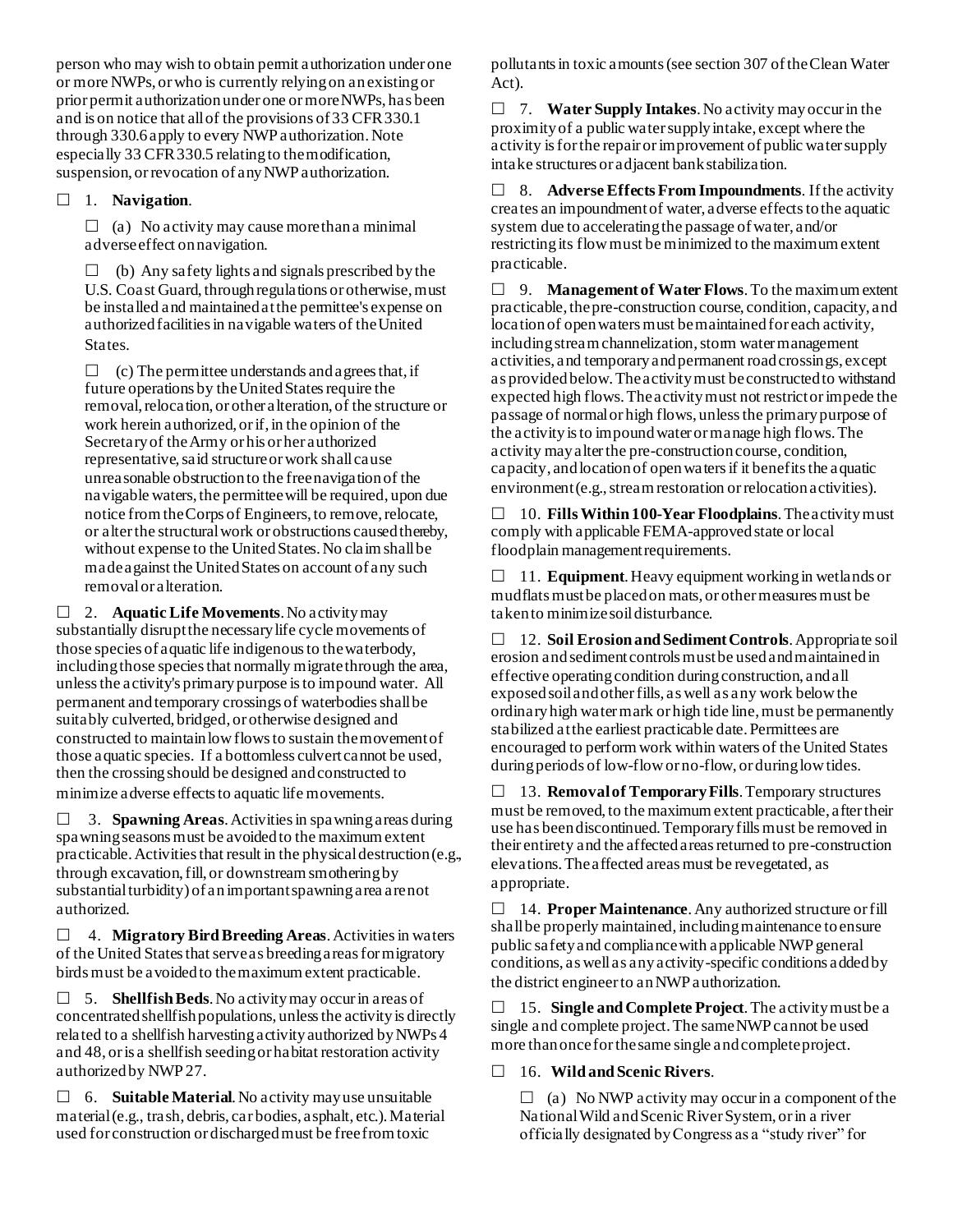possible inclusion in the system while the river is in an official study status, unless the appropriate Federal agency with direct management responsibility for such river, has determined in writing that the proposed activity will not adversely affect the Wild and Scenic River designation or study status.

 $\Box$  (b) If a proposed NWP activity will occur in a component of the National Wild and Scenic River System, or in a river officially designated by Congress as a "study river" for possible inclusion in the system while the river is in an official study status, the permittee must submit a preconstruction notification (see general condition 32). The district engineer will coordinate the PCN with the Federal agency with direct management responsibility for that river. Permittees shall not begin the NWP activity until notified by the district engineer that the Federal agency with direct management responsibility for that river has determined in writing that the proposed NWP activity will not adversely affect the Wild and Scenic River designation or study status.

 $\Box$  (c) Information on Wild and Scenic Rivers may be obtained from the appropriate Federal land management agency responsible for the designated Wild and Scenic River or study river (e.g., National Park Service, U.S. Forest Service, Bureau of Land Management, U.S. Fish and Wildlife Service). Information on these rivers is also available at[: https://www.rivers.gov/](https://www.rivers.gov/).

 $\Box$  17. **Tribal Rights**. No activity or its operation may impair reserved tribal rights, including, but not limited to, reserved water rights and treaty fishing and hunting rights.

#### 18. **Endangered Species**.

 $\Box$  (a) No activity is authorized under any NWP which is likely to directly or indirectly jeopardize the continued existence of a threatened or endangered species or a species proposed for such designation, as identified under the Federal Endangered Species Act (ESA), or which will directly or indirectly destroy or adversely modify designated critical habitat or critical habitat proposed for such designation. No activity is authorized under any NWP which "may affect" a listed species or critical habitat, unless ESA section 7 consultation addressing the consequences of the proposed activity on listed species or critical habitat has been completed. See 50 CFR 402.02 for the definition of "effects of the action" for the purposes of ESA section 7 consultation, as well as 50 CFR 402.17, which provides further explanation under ESA section 7 regarding "activities that are reasonably certain to occur" and "consequences caused by the proposed action."

 $\Box$  (b) Federal agencies should follow their own procedures for complying with the requirements of the ESA (see 33 CFR 330.4(f)(1)). If pre-construction notification is required for the proposed activity, the Federal permittee must provide the district engineer with the appropriate documentation to demonstrate compliance with those requirements. The district engineer will verify that the appropriate documentation has been submitted. If the appropriate documentation has not been submitted, additional ESA section 7 consultation may be necessary

for the activity and the respective federal agency would be responsible for fulfilling its obligation under section 7 of the ESA.

 $\Box$  (c) Non-federal permittees must submit a preconstruction notification to the district engineer if any listed species (or species proposed for listing) or designated critical habitat (or critical habitat proposed such designation) might be affected or is in the vicinity of the activity, or if the activity is located in designated critical habitat or critical habitat proposed for such designation, and shall not begin work on the activity until notified by the district engineer that the requirements of the ESA have been satisfied and that the activity is authorized. For activities that might affect Federally-listed endangered or threatened species (or species proposed for listing) or designated critical habitat (or critical habitat proposed for such designation), the pre-construction notification must include the name(s) of the endangered or threatened species (orspecies proposed for listing) that might be affected by the proposed activity or that utilize the designated critical habitat (or critical habitat proposed for such designation) that might be affected by the proposed activity. The district engineer will determine whether the proposed activity "may affect" or will have "no effect" to listed species and designated critical habitat and will notify the non-Federal applicant of the Corps' determination within 45 days of receipt of a complete preconstruction notification. For activities where the non-Federal applicant has identified listed species (or species proposed for listing) or designated critical habitat (or critical habitat proposed for such designation) that might be affected or is in the vicinity of the activity, and has so notified the Corps, the applicant shall not begin work until the Corps has provided notification that the proposed activity will have "no effect" on listed species (or species proposed for listing or designated critical habitat (or critical habitat proposed for such designation), or until ESA section 7 consultation or conference has been completed. If the non-Federal applicant has not heard back from the Corps within 45 days, the applicant must still wait for notification from the Corps.

 $\Box$  (d) As a result of formal or informal consultation or conference with the FWS or NMFS the district engineer may add species-specific permit conditions to the NWPs.

 $\Box$  (e) Authorization of an activity by an NWP does not authorize the "take" of a threatened or endangered species as defined under the ESA. In the absence of separate authorization (e.g., an ESA Section 10 Permit, a Biological Opinion with "incidental take" provisions, etc.) from the FWS or the NMFS, the Endangered Species Act prohibits any person subject to the jurisdiction of the United States to take a listed species, where "take" means to harass, harm, pursue, hunt, shoot, wound, kill, trap, capture, or collect, or to attempt to engage in any such conduct. The word "harm" in the definition of "take'' means an act which actually kills or injures wildlife. Such an act may include significant habitat modification or degradation where it actually kills or injures wildlife by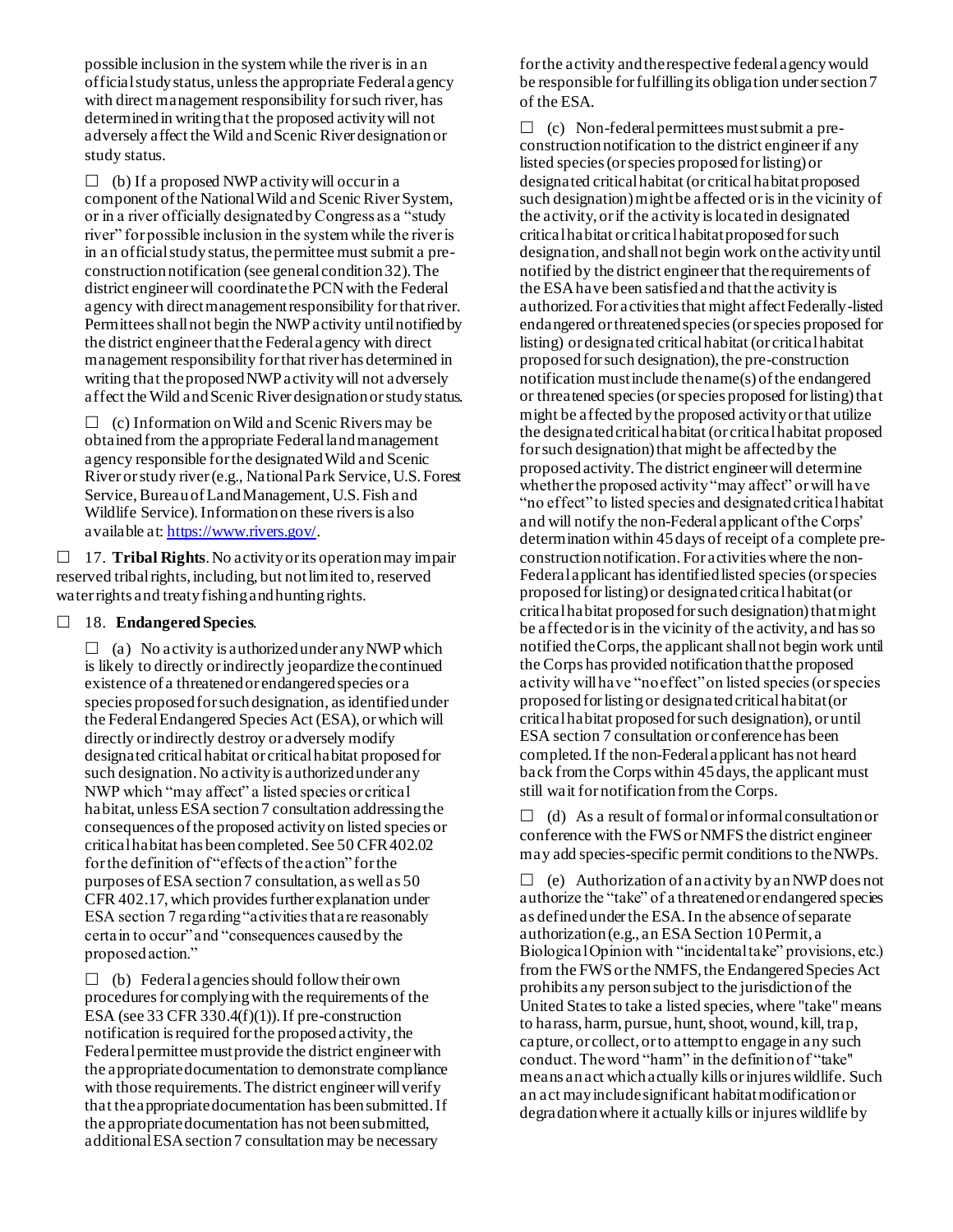significantly impairing essential behavioral patterns, including breeding, feeding or sheltering.

 $\Box$  (f) If the non-federal permittee has a valid ESA section  $10(a)(1)(B)$  incidental take permit with an approved Habitat Conservation Plan for a project or a group of projects that includes the proposed NWP activity, the non-federal applicant should provide a copy of that ESA section  $10(a)(1)(B)$  permit with the PCN required by paragraph (c) of this general condition. The district engineer will coordinate with the agency that issued the ESA section  $10(a)(1)(B)$  permit to determine whether the proposed NWP activity and the associated incidental take were considered in the internal ESA section 7 consultation conducted for the ESA section  $10(a)(1)(B)$  permit. If that coordination results in concurrence from the agency that the proposed NWP activity and the associated incidental take were considered in the internal ESA section 7 consultation for the ESA section  $10(a)(1)(B)$  permit, the district engineer does not need to conduct a separate ESA section 7 consultation for the proposedNWP activity. The district engineer will notify the non-federal applicant within 45 days of receipt of a complete pre-construction notification whether the ESA section  $10(a)(1)(B)$  permit covers the proposed NWP activity or whether additional ESA section 7 consultation is required.

 $\Box$  (g) Information on the location of threatened and endangered species and their critical habitat can be obtained directly from the offices of the FWS and NMFS or their world wide web pages a[t https://www.fws.gov/](https://www.fws.gov/)or <https://www.fws.gov/ipac/> and [https://www.fisheries.noaa.gov/topic/endangered-species](https://www.fisheries.noaa.gov/topic/endangered-species-conservation)[conservation](https://www.fisheries.noaa.gov/topic/endangered-species-conservation) respectively.

 19. **Migratory Birds and Bald and Golden Eagles**. The permittee is responsible for ensuring that an action authorized by an NWP complies with the Migratory Bird Treaty Act and the Bald and Golden Eagle Protection Act. The permittee is responsible for contacting the appropriate local office of the U.S. Fish and Wildlife Service to determine what measures, if any, are necessary or appropriate to reduce adverse effects to migratory birds or eagles, including whether "incidental take" permits are necessary and available under the Migratory Bird Treaty Act or Bald and Golden Eagle Protection Act for a particular activity.

#### 20. **Historic Properties**.

 $\Box$  (a) No activity is authorized under any NWP which may have the potential to cause effects to properties listed, or eligible for listing, in the National Register of Historic Places until the requirements of Section 106 of the National Historic Preservation Act (NHPA) have been satisfied.

 $\Box$  (b) Federal permittees should follow their own procedures for complying with the requirements of section 106 of the National Historic Preservation Act (see 33 CFR 330.4(g)(1)). If pre-construction notification is required for the proposed NWP activity, the Federal permittee must provide the district engineer with the appropriate documentation to demonstrate compliance

with those requirements. The district engineer will verify that the appropriate documentation has been submitted. If the appropriate documentation is not submitted, then additional consultation under section 106 may be necessary. The respective federal agency is responsible for fulfilling its obligation to comply with section 106.

 $\Box$  (c) Non-federal permittees must submit a preconstruction notification to the district engineer if the NWP activity might have the potential to cause effects to any historic properties listed on, determined to be eligible for listing on, or potentially eligible for listing on the National Register of Historic Places, including previously unidentified properties. For such activities, the preconstruction notification must state which historic properties might have the potential to be affected by the proposed NWP activity or include a vicinity map indicating the location of the historic properties or the potential for the presence of historic properties. Assistance regarding information on the location of, or potential for, the presence of historic properties can be sought from the State Historic Preservation Officer, Tribal Historic Preservation Officer, or designated tribal representative, as appropriate, and the National Register of Historic Places (see 33 CFR 330.4(g)). When reviewing pre-construction notifications, district engineers will comply with the current procedures for addressing the requirements of section 106 of the National Historic Preservation Act. The district engineer shall make a reasonable and good faith effort to carry out appropriate identification efforts commensurate with potential impacts, which may include background research, consultation, oral history interviews, sample field investigation, and/or field survey. Based on the information submitted in the PCN and these identification efforts, the district engineer shall determine whether the proposed NWP activity has the potential to cause effects on the historic properties. Section 106 consultation is not required when the district engineer determines that the activity does not have the potential to cause effects on historic properties (see 36 CFR 800.3(a)). Section 106 consultation is required when the district engineer determines that the activity has the potential to cause effects on historic properties. The district engineer will conduct consultation with consulting parties identified under 36 CFR 800.2(c) when he or she makes any of the following effect determinations for the purposes of section 106 of the NHPA: no historic properties affected, no adverse effect, or adverse effect.

 $\Box$  (d) Where the non-Federal applicant has identified historic properties on which the proposed NWP activity might have the potential to cause effects and has so notified the Corps, the non-Federal applicant shall not begin the activity until notified by the district engineer either that the activity has no potential to cause effects to historic properties or that NHPA section 106 consultation has been completed. For non-federal permittees, the district engineer will notify the prospective permittee within 45 days of receipt of a complete pre-construction notification whether NHPA section 106 consultation is required. If NHPA section 106 consultation is required,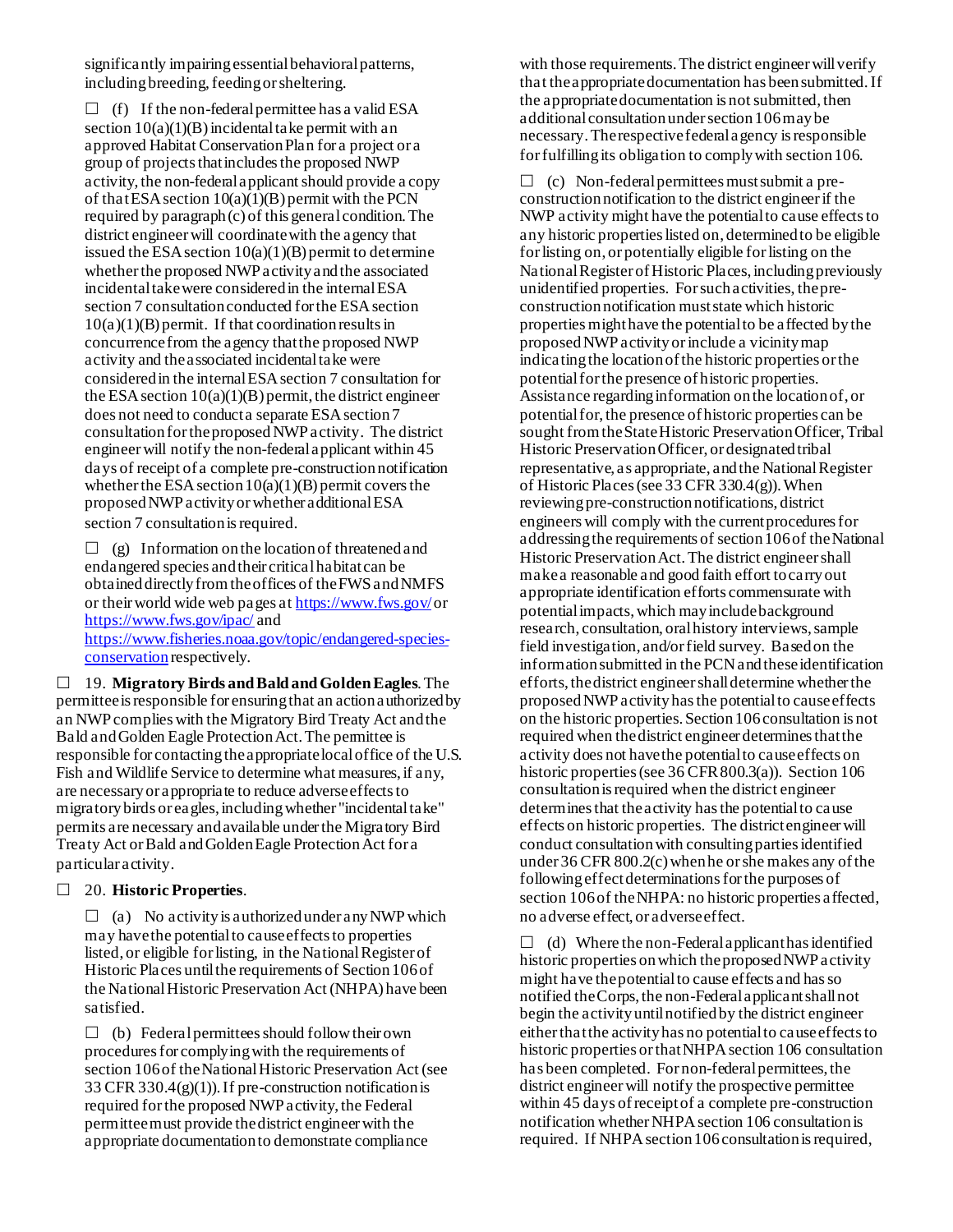the district engineer will notify the non-Federal applicant that he or she cannot begin the activity until section 106 consultation is completed. If the non-Federal applicant has not heard back from the Corps within 45 days, the applicant must still wait for notification from the Corps.

 $\Box$  (e) Prospective permittees should be aware that section 110(k) of the NHPA (54 U.S.C. 306113) prevents the Corps from granting a permit or other assistance to an applicant who, with intent to avoid the requirements of section 106 of the NHPA, has intentionally significantly adversely affected a historic property to which the permit would relate, or having legal power to prevent it, allowed such significant adverse effect to occur, unless the Corps, after consultation with the Advisory Council on Historic Preservation (ACHP), determines that circumstances justify granting such assistance despite the adverse effect created or permitted by the applicant. If circumstances justify granting the assistance, the Corps is required to notify the ACHP and provide documentation specifying the circumstances, the degree of damage to the integrity of any historic properties affected, and proposed mitigation. This documentation must include any views obtained from the applicant, SHPO/THPO, appropriate Indian tribes if the undertaking occurs on or affects historic properties on tribal lands or affects properties of interest to those tribes, and other parties known to have a legitimate interest in the impacts to the permitted activity on historic properties.

21. **Discovery of Previously Unknown Remains and** 

**Artifacts**. Permittees that discover any previously unknown historic, cultural or archeological remains and artifacts while accomplishing the activity authorized by an NWP, they must immediately notify the district engineer of what they have found, and to the maximum extent practicable, avoid construction activities that may affect the remains and artifacts until the required coordination has been completed. The district engineer will initiate the Federal, Tribal, and state coordination required to determine if the items or remains warrant a recovery effort or if the site is eligible for listing in the National Register of Historic Places.

 22. **Designated Critical Resource Waters**. Critical resource waters include, NOAA-managed marine sanctuaries and marine monuments, and National Estuarine Research Reserves. The district engineer may designate, after notice and opportunity for public comment, additional waters officially designated by a state as having particular environmental or ecological significance, such as outstanding national resource waters or state natural heritage sites. The district engineer may also designate additional critical resource waters after notice and opportunity for public comment.

 $\Box$  (a) Discharges of dredged or fill material into waters of the United States are not authorized by NWPs 7, 12, 14, 16, 17, 21, 29, 31, 35, 39, 40, 42, 43, 44, 49, 50, 51, 52, 57 and 58 for any activity within, or directly affecting, critical resource waters, including wetlands adjacent to such waters.

 $\Box$  (b) For NWPs 3, 8, 10, 13, 15, 18, 19, 22, 23, 25, 27, 28, 30, 33, 34, 36, 37, 38, and 54, notification is required in accordance with general condition 32, for any activity proposed by permittees in the designated critical resource waters including wetlands adjacent to those waters. The district engineer may authorize activities under these NWPs only after she or he determines that the impacts to the critical resource waters will be no more than minimal.

 23. **Mitigation**.The district engineer will consider the following factors when determining appropriate and practicable mitigation necessary to ensure that the individual and cumulative adverse environmental effects are no more than minimal:

 $\Box$  (a) The activity must be designed and constructed to avoid and minimize adverse effects, both temporary and permanent, to waters of the United States to the maximum extent practicable at the project site (i.e., on site).

 $\Box$  (b) Mitigation in all its forms (avoiding, minimizing, rectifying, reducing, or compensating for resource losses) will be required to the extent necessary to ensure that the individual and cumulative adverse environmental effects are no more than minimal.

 $\Box$  (c) Compensatory mitigation at a minimum one-forone ratio will be required for all wetland losses that exceed 1/10-acre and require pre-construction notification, unless the district engineer determines in writing that either some other form of mitigation would be more environmentally appropriate or the adverse environmental effects of the proposed activity are no more than minimal, and provides an activity-specific waiver of this requirement. For wetland losses of 1/10 acre or less that require pre-construction notification, the district engineer may determine on a case-by-case basis that compensatory mitigation is required to ensure that the activity results in only minimal adverse environmental effects.

 $\Box$  (d) Compensatory mitigation at a minimum one-forone ratio will be required for all losses of stream bed that exceed 3/100-acre and require pre-construction notification, unless the district engineer determines in writing that either some other form of mitigation would be more environmentally appropriate or the adverse environmental effects of the proposed activity are no more than minimal, and provides an activity-specific waiver of this requirement. This compensatory mitigation requirement may be satisfied through the restoration or enhancement of riparian areas next to streams in accordance with paragraph (e) of this general condition. For losses of stream bed of 3/100-acre or less that require pre-construction notification, the district engineer may determine on a case-by-case basis that compensatory mitigation is required to ensure that the activity results in only minimal adverse environmental effects. Compensatory mitigation for losses of streams should be provided, if practicable, through stream rehabilitation, enhancement, or preservation, since streams are difficultto-replace resources (see 33 CFR 332.3(e)(3)).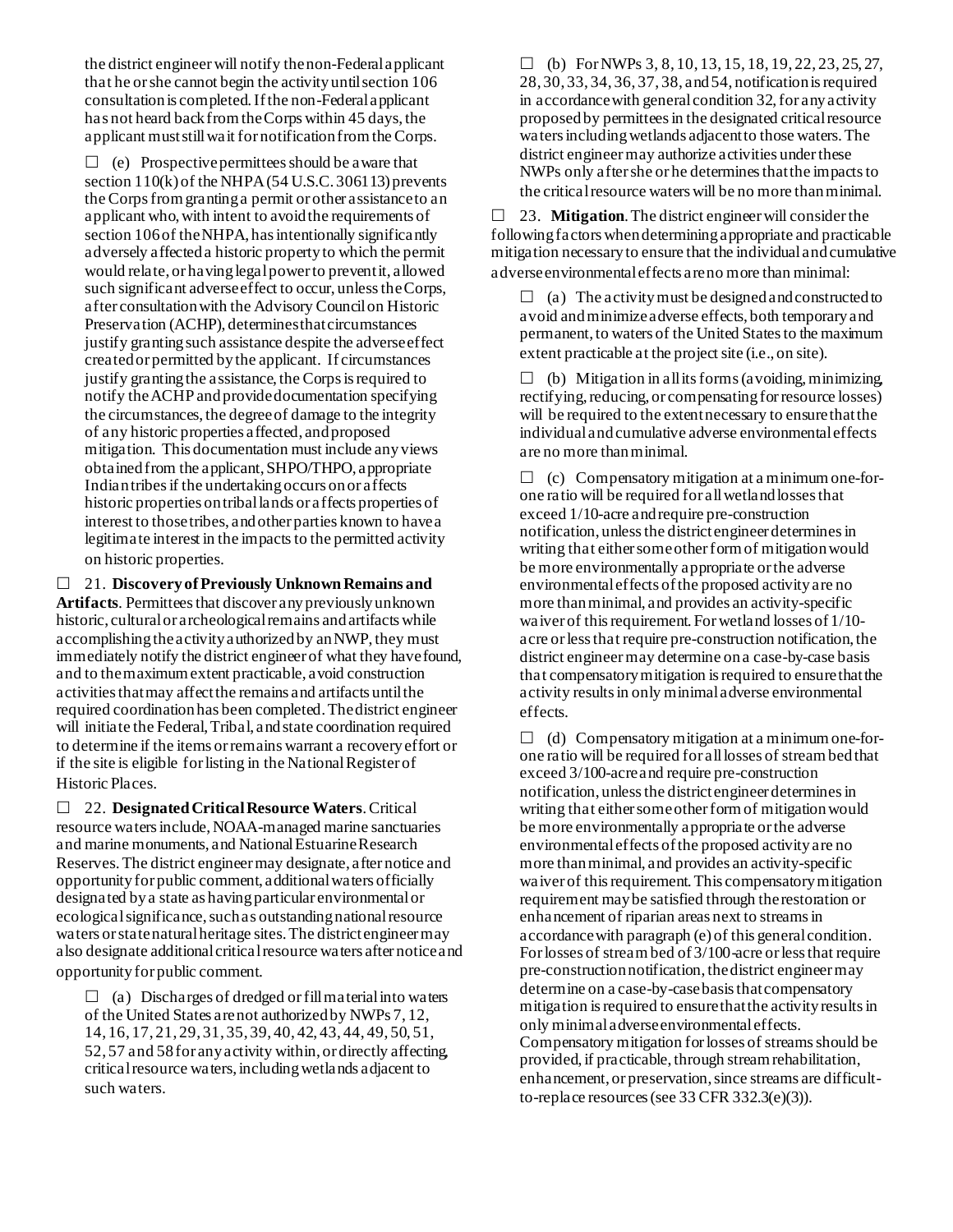$\Box$  (e) Compensatory mitigation plans for NWP activities in or near streams or other open waters will normally include a requirement for the restoration or enhancement, maintenance, and legal protection (e.g., conservation easements) of riparian areas next to open waters. In some cases, the restoration or maintenance/protection of riparian areas may be the only compensatory mitigation required. If restoring riparian areas involves planting vegetation, only native species should be planted. The width of the required riparian area will address documented water quality or aquatic habitat loss concerns. Normally, the riparian area will be 25 to 50 feet wide on each side of the stream, but the district engineer may require slightly wider riparian areas to address documented water quality or habitat loss concerns. If it is not possible to restore or maintain/protect a riparian area on both sides of a stream, or if the waterbody is a lake or coastal waters, then restoring or maintaining/protecting a riparian area along a single bank or shoreline may be sufficient. Where both wetlands and open waters exist on the project site, the district engineer will determine the appropriate compensatory mitigation (e.g., riparian areas and/or wetlands compensation) based on what is best for the aquatic environment on a watershed basis. In cases where riparian areas are determined to be the most appropriate form of minimization or compensatory mitigation, the district engineer may waive or reduce the requirement to provide wetland compensatory mitigation for wetland losses.

 $\Box$  (f) Compensatory mitigation projects provided to offset losses of aquatic resources must comply with the applicable provisions of 33 CFR part 332.

 $\Box$  (1) The prospective permittee is responsible for proposing an appropriate compensatory mitigation option if compensatory mitigation is necessary to ensure that the activity results in no more than minimal adverse environmental effects. For the NWPs, the preferred mechanism for providing compensatory mitigation is mitigation bank credits or in-lieu fee program credits (see 33 CFR 332.3(b)(2) and (3)). However, if an appropriate number and type of mitigation bank or in-lieu credits are not available at the time the PCN is submitted to the district engineer, the district engineer may approve the use of permittee-responsible mitigation.

 $\Box$  (2) The amount of compensatory mitigation required by the district engineer must be sufficient to ensure that the authorized activity results in no more than minimal individual and cumulative adverse environmental effects (see 33 CFR 330.1(e)(3)). (See also 33 CFR 332.3(f).)

 $\Box$  (3) Since the likelihood of success is greater and the impacts to potentially valuable uplands are reduced, aquatic resource restoration should be the first compensatory mitigation option considered for permittee-responsible mitigation.

 $\Box$  (4) If permittee-responsible mitigation is the proposed option, the prospective permittee is responsible for submitting a mitigation plan. A conceptual or detailed mitigation plan may be used by the district engineer to make the decision on the NWP verification request, but a final mitigation plan that addresses the applicable requirements of 33 CFR 332.4(c)(2) through (14) must be approved by the district engineer before the permittee begins work in waters of the United States, unless the district engineer determines that prior approval of the final mitigation plan is not practicable or not necessary to ensure timely completion of the required compensatory mitigation (see 33 CFR 332.3(k)(3)). If permittee-responsible mitigation is the proposed option, and the proposed compensatory mitigation site is located on land in which another federal agency holds an easement, the district engineer will coordinate with that federal agency to determine if proposed compensatory mitigation project is compatible with the terms of the easement.

 $\Box$  (5) If mitigation bank or in-lieu fee program credits are the proposed option, the mitigation plan needs to address only the baseline conditions at the impact site and the number of credits to be provided (see 33 CFR 332.4(c)(1)(ii)).

 $\Box$  (6) Compensatory mitigation requirements (e.g., resource type and amount to be provided as compensatory mitigation, site protection, ecological performance standards, monitoring requirements) may be addressed through conditions added to the NWP authorization, instead of components of a compensatory mitigation plan (see 33 CFR  $332.4(c)(1)(ii)$ ).

 $\Box$  (g) Compensatory mitigation will not be used to increase the acreage losses allowed by the acreage limits of the NWPs. For example, if an NWP has an acreage limit of 1/2-acre, it cannot be used to authorize any NWP activity resulting in the loss of greater than 1/2-acre of waters of the United States, even if compensatory mitigation is provided that replaces or restores some of the lost waters. However, compensatory mitigation can and should be used, as necessary, to ensure that an NWP activity already meeting the established acreage limits also satisfies the no more than minimal impact requirement for the NWPs.

 $\Box$  (h) Permittees may propose the use of mitigation banks, in-lieu fee programs, or permittee-responsible mitigation. When developing a compensatory mitigation proposal, the permittee must consider appropriate and practicable options consistent with the framework at 33 CFR 332.3(b). For activities resulting in the loss of marine or estuarine resources, permittee-responsible mitigation may be environmentally preferable if there are no mitigation banks or in-lieu fee programs in the area that have marine or estuarine credits available for sale or transfer to the permittee. For permittee-responsible mitigation, the special conditions of the NWP verification must clearly indicate the party or parties responsible for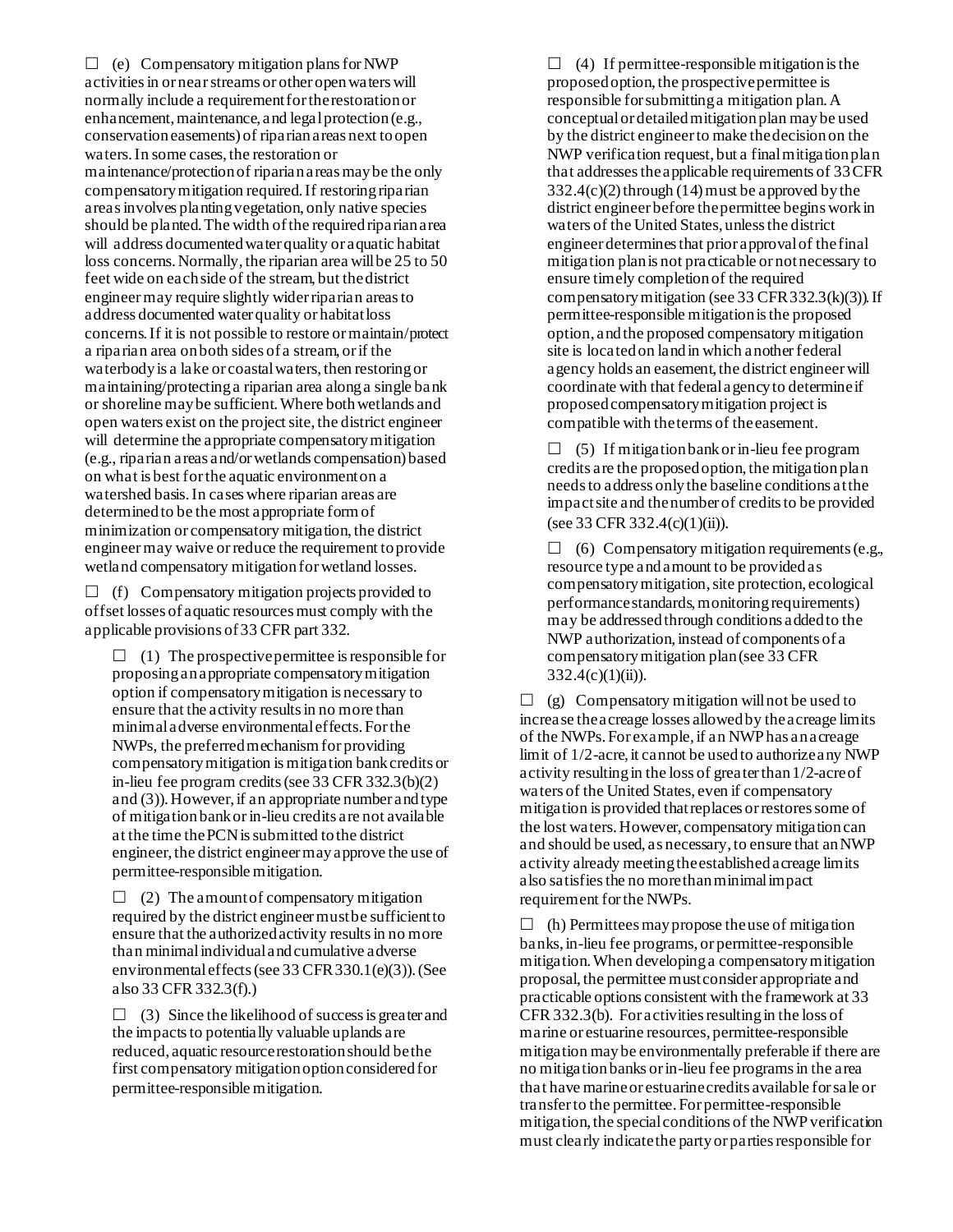the implementation and performance of the compensatory mitigation project, and, if required, its long-term management.

 $\Box$  (i) Where certain functions and services of waters of the United States are permanently adversely affected by a regulated activity, such as discharges of dredged or fill material into waters of the United States that will convert a forested or scrub-shrub wetland to a herbaceous wetland in a permanently maintained utility line right-of-way, mitigation may be required to reduce the adverse environmental effects of the activity to the no more than minimal level.

 24. **Safety of Impoundment Structures**.To ensure that all impoundment structures are safely designed, the district engineer may require non-Federal applicants to demonstrate that the structures comply with established state or federal, dam safety criteria or have been designed by qualified persons. The district engineer may also require documentation that the design has been independently reviewed by similarly qualified persons, and appropriate modifications made to ensure safety.

#### 25. **Water Quality**.

 $\Box$  (a) Where the certifying authority (state, authorized tribe, or EPA, as appropriate) has not previously certified compliance of an NWP with CWA section 401, a CWA section 401 water quality certification for the proposed discharge must be obtained or waived (see 33 CFR 330.4(c)). If the permittee cannot comply with all of the conditions of a water quality certification previously issued by certifying authority for the issuance of the NWP, then the permittee must obtain a water quality certification or waiver for the proposed discharge in order for the activity to be authorized by an NWP.

 $\Box$  (b) If the NWP activity requires pre-construction notification and the certifying authority has not previously certified compliance of an NWP with CWA section 401, the proposed discharge is not authorized by an NWP until water quality certification is obtained or waived. If the certifying authority issues a water quality certification for the proposed discharge, the permittee must submit a copy of the certification to the district engineer. The discharge is not authorized by an NWP until the district engineer has notified the permittee that the water quality certification requirement has been satisfied by the issuance of a water quality certification or a waiver.

 $\Box$  (c) The district engineer or certifying authority may require additional water quality management measures to ensure that the authorized activity does not result in more than minimal degradation of water quality.

 26. **Coastal Zone Management**. In coastal states where an NWP has not previously received a state coastal zone management consistency concurrence, an individual state coastal zone management consistency concurrence must be obtained, or a presumption of concurrence must occur (see 33 CFR 330.4(d)). If the permittee cannot comply with all of the conditions of a coastal zone management consistency concurrence previously issued by the state, then the permittee must obtain an individual coastal zone management consistency concurrence or presumption of concurrence in order for the activity to be authorized by an NWP. The district engineer or a state may

require additional measures to ensure that the authorized activity is consistent with state coastal zone management requirements.

 27. **Regional and Case-By-Case Conditions**. The activity must comply with any regional conditions that may have been added by the Division Engineer (see 33 CFR 330.4(e)) and with any case specific conditions added by the Corps or by the state, Indian Tribe, or U.S. EPA in its CWA section 401 Water Quality Certification, or by the state in its Coastal Zone Management Act consistency determination.

 28. **Use of Multiple Nationwide Permits**. The use of more than one NWP for a single and complete project is authorized, subject to the following restrictions:

 $\Box$  (a) If only one of the NWPs used to authorize the single and complete project has a specified acreage limit, the acreage loss of waters of the United States cannot exceed the acreage limit of the NWP with the highest specified acreage limit. For example, if a road crossing over tidal waters is constructed under NWP 14, with associated bank stabilization authorized by NWP 13, the maximum acreage loss of waters of the United States for the total project cannot exceed 1⁄3-acre.

 $\Box$  (b) If one or more of the NWPs used to authorize the single and complete project has specified acreage limits, the acreage loss of waters of the United States authorized by those NWPs cannot exceed their respective specified acreage limits. For example, if a commercial development is constructed under NWP 39, and the single and complete project includes the filling of an upland ditch authorized by NWP 46, the maximum acreage loss of waters of the United States for the commercial development under NWP 39 cannot exceed 1/2-acre, and the total acreage loss of waters of United States due to the NWP 39 and 46 activities cannot exceed 1 acre.

 29. **Transfer of Nationwide Permit Verifications**. If the permittee sells the property associated with a nationwide permit verification, the permittee may transfer the nationwide permit verification to the new owner by submitting a letter to the appropriate Corps district office to validate the transfer. A copy of the nationwide permit verification must be attached to the letter, and the letter must contain the following statement and signature:

"When the structures or work authorized by this nationwide permit are still in existence at the time the property is transferred, the terms and conditions of this nationwide permit, including any special conditions, will continue to be binding on the new owner(s) of the property. To validate the transfer of this nationwide permit and the associated liabilities associated with compliance with its terms and conditions, have the transferee sign and date below."

\_\_\_\_\_\_\_\_\_\_\_\_\_\_\_\_\_\_\_\_\_\_\_\_\_\_\_\_\_\_\_\_\_\_\_\_\_\_\_\_\_\_\_\_\_

\_\_\_\_\_\_\_\_\_\_\_\_\_\_\_\_\_\_\_\_\_\_\_\_\_\_\_\_\_\_\_\_\_\_\_\_\_\_\_\_\_\_\_\_\_

(Transferee)

(Date)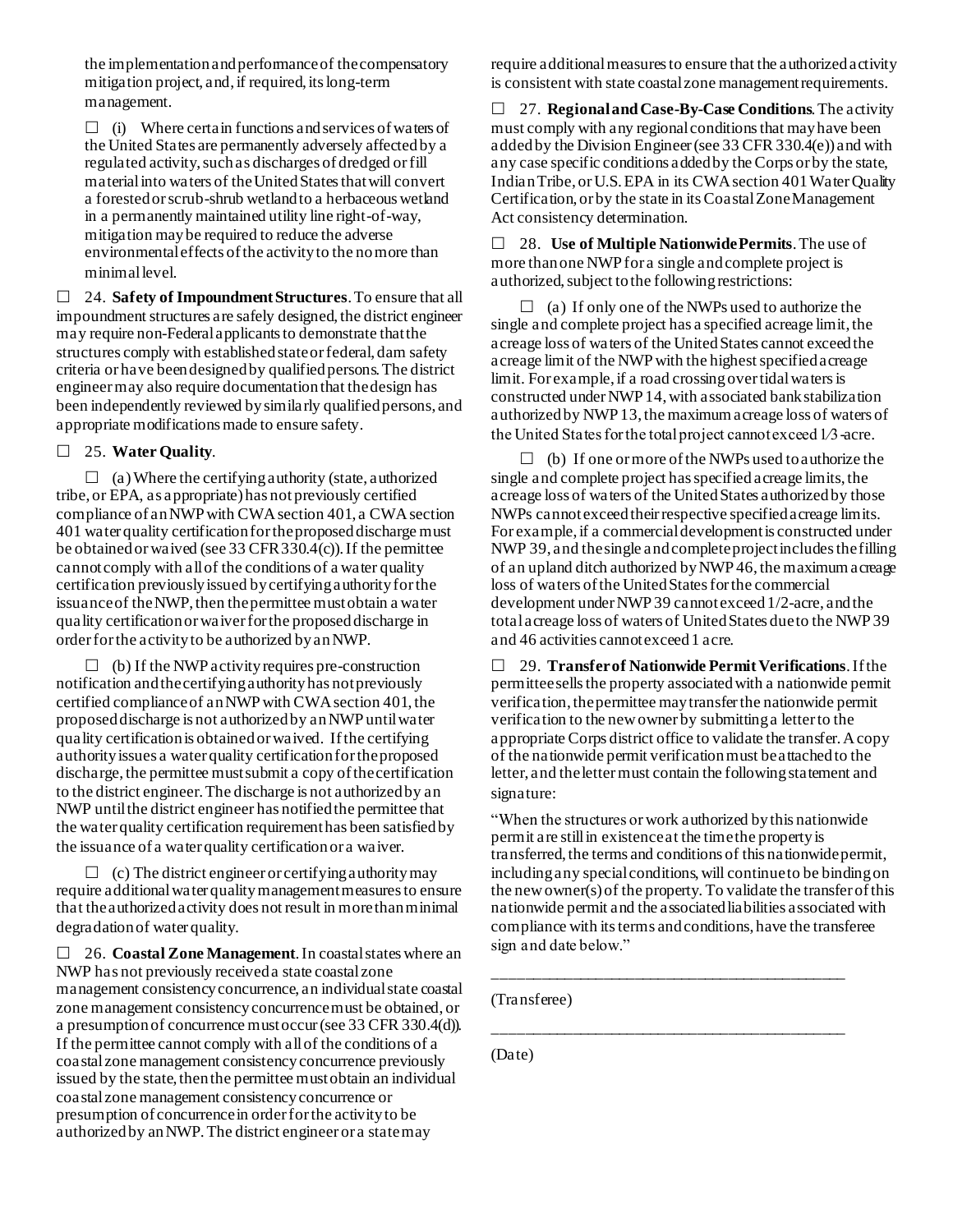30. **Compliance Certification**. Each permittee who receives an NWP verification letter from the Corps must provide a signed certification documenting completion of the authorized activity and implementation of any required compensatory mitigation. The success of any required permittee-responsible mitigation, including the achievement of ecological performance standards, will be addressed separately by the district engineer. The Corps will provide the permittee the certification document with the NWP verification letter. The certification document will include:

 $\Box$  (a) A statement that the authorized activity was done in accordance with the NWP authorization, including any general, regional, or activity-specific conditions;

 $\Box$  (b) A statement that the implementation of any required compensatory mitigation was completed in accordance with the permit conditions. If credits from a mitigation bank or in-lieu fee program are used to satisfy the compensatory mitigation requirements, the certification must include the documentation required by 33 CFR 332.3(l)(3) to confirm that the permittee secured the appropriate number and resource type of credits; and

 $\Box$  (c) The signature of the permittee certifying the completion of the activity and mitigation.

The completed certification document must be submitted to the district engineer within 30 days of completion of the authorized activity or the implementation of any required compensatory mitigation, whichever occurs later.

 31. **Activities Affecting Structures or Works Built by the United States**.If an NWP activity also requires review by, or permission from, the Corps pursuant to 33 U.S.C. 408 because it will alter or temporarily or permanently occupy or use a U.S. Army Corps of Engineers (USACE) federally authorized Civil Works project (a "USACE project"), the prospective permittee must submit a pre-construction notification. See paragraph  $(b)(10)$  of general condition 32. An activity that requires section 408 permission and/or review is not authorized by an NWP until the appropriate Corps office issues the section 408 permission or completes its review to alter, occupy, or use the USACE project, and the district engineer issues a written NWP verification.

#### 32. **Pre-Construction Notification**.

 $\Box$  (a) Timing. Where required by the terms of the NWP, the prospective permittee must notify the district engineer by submitting a pre-construction notification (PCN) as early as possible. The district engineer must determine if the PCN is complete within 30 calendar days of the date of receipt and, if the PCN is determined to be incomplete, notify the prospective permittee within that 30 day period to request the additional information necessary to make the PCN complete. The request must specify the information needed to make the PCN complete. As a general rule, district engineers will request additional information necessary to make the PCN complete only once. However, if the prospective permittee does not provide all of the requested information, then the district engineer will notify the prospective permittee that the PCN is still incomplete and the PCN review process will not commence until all of

the requested information has been received by the district engineer. The prospective permittee shall not begin the activity until either:

 (1) He or she is notified in writing by the district engineer that the activity may proceed under the NWP with any special conditions imposed by the district or division engineer; or

 $\Box$  (2) 45 calendardays have passed from the district engineer's receipt of the complete PCN and the prospective permittee has not received written notice from the district or division engineer. However, if the permittee was required to notify the Corps pursuantto general condition 18 that listed species or critical habitat might be affected or are in the vicinity of the activity, or to notify the Corps pursuant to general condition 20 that the activity might have the potential to cause effects to historic properties, the permittee cannot begin the activity until receiving written notification from the Corps that there is "no effect" on listed species or "no potential to cause effects" on historic properties, or that any consultation required under Section 7 of the Endangered Species Act (see 33 CFR 330.4(f)) and/or section 106 of the National Historic Preservation Act (see 33 CFR 330.4(g)) has been completed. If the proposed activity requires a written waiver to exceed specified limits of an NWP, the permittee may not begin the activity until the district engineer issues the waiver. If the district or division engineer notifies the permittee in writing that an individual permit is required within 45 calendar days of receipt of a complete PCN, the permittee cannot begin the activity until an individual permit has been obtained. Subsequently, the permittee's right to proceed under the NWP may be modified, suspended, or revoked only in accordance with the procedure set forth in 33 CFR 330.5(d)(2).

 $\Box$  (b) Contents of Pre-Construction Notification: The PCN must be in writing and include the following information:

 $\Box$  (1) Name, address and telephone numbers of the prospective permittee;

 $\Box$  (2) Location of the proposed activity;

 $\Box$  (3) Identify the specific NWP or NWP(s) the prospective permittee wants to use to authorize the proposed activity;

 $\Box$  (4)

 (i) A description of the proposed activity; the activity's purpose; direct and indirect adverse environmental effects the activity would cause, including the anticipated amount of loss of wetlands, other special aquatic sites, and other waters expected to result from the NWP activity, in acres, linear feet, or other appropriate unit of measure; a description of any proposed mitigation measures intended to reduce the adverse environmental effects caused by the proposed activity; and any other NWP(s), regional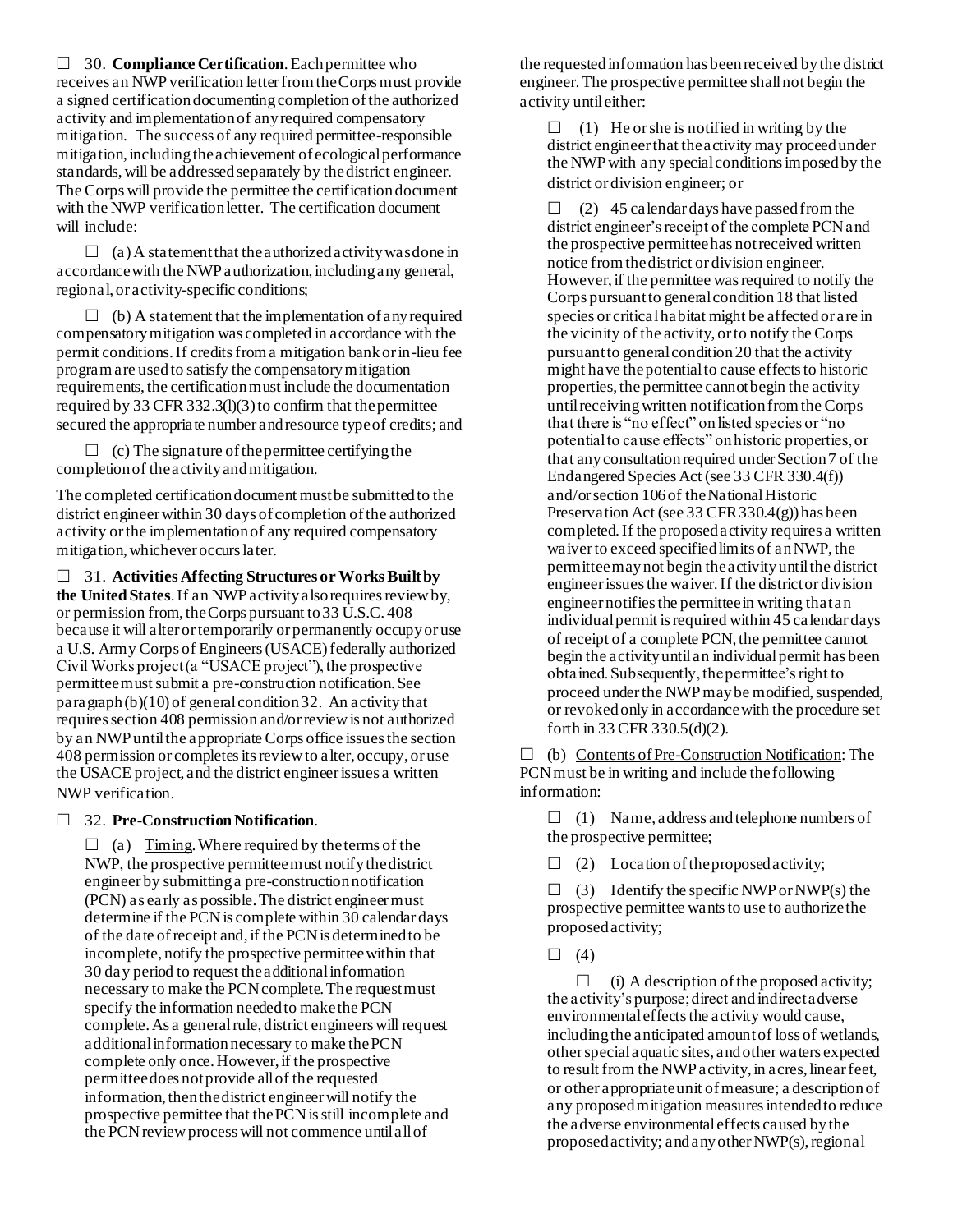general permit(s), or individual permit(s) used or intended to be used to authorize any part of the proposed project or any related activity, including other separate and distant crossings for linear projects that require Department of the Army authorization but do not require pre-construction notification. The description of the proposed activity and any proposed mitigation measures should be sufficiently detailed to allow the district engineer to determine that the adverse environmental effects of the activity will be no more than minimal and to determine the need for compensatory mitigation or other mitigation measures.

 $\Box$  (ii) For linear projects where one or more single and complete crossings require preconstruction notification, the PCN must include the quantity of anticipated losses of wetlands, other special aquatic sites, and other waters for each single and complete crossing of those wetlands, other special aquatic sites, and other waters (including those single and complete crossings authorized by an NWP but do not require PCNs). This information will be used by the district engineer to evaluate the cumulative adverse environmental effects of the proposed linear project, and does not change those non-PCN NWP activities into NWP PCNs.

 $\Box$  (iii) Sketches should be provided when necessary to show that the activity complies with the terms of the NWP. (Sketches usually clarify the activity and when provided results in a quicker decision. Sketches should contain sufficient detail to provide an illustrative description of the proposed activity (e.g., a conceptual plan), but do not need to be detailed engineering plans);

 $\Box$  (5) The PCN must include a delineation of wetlands, other special aquatic sites, and other waters, such as lakes and ponds, and perennial and intermittent streams, on the project site. Wetland delineations must be prepared in accordance with the current method required by the Corps. The permittee may ask the Corps to delineate the special aquatic sites and other waters on the project site, but there may be a delay if the Corps does the delineation, especially if the project site is large or contains many wetlands, other special aquatic sites, and other waters. Furthermore, the 45-day period will not start until the delineation has been submitted to or completed by the Corps, as appropriate;

 $\Box$  (6) If the proposed activity will result in the loss of greater than 1/10-acre of wetlands or 3/100 acre of stream bed and a PCN is required, the prospective permittee must submit a statement describing how the mitigation requirement will be satisfied, or explaining why the adverse environmental effects are no more than minimal and why compensatory mitigation should not be required. As an alternative, the prospective permittee may submit a conceptual or detailed mitigation plan.

 $\Box$  (7) For non-federal permittees, if any listed species (or species proposed for listing) or designated critical habitat (or critical habitat proposed for such designation) might be affected or is in the vicinity of the activity, or if the activity is located in designated critical habitat (or critical habitat proposed for such designation), the PCN must include the name(s) of those endangered or threatened species (or species proposed for listing) that might be affected by the proposed activity or utilize the designated critical habitat (or critical habitat proposed for such designation) that might be affected by the proposed activity. For NWP activities that require preconstruction notification, Federal permittees must provide documentation demonstrating compliance with the Endangered Species Act;

 $\Box$  (8) For non-federal permittees, if the NWP activity might have the potential to cause effects to a historic property listed on, determined to be eligible for listing on, or potentially eligible for listing on, the National Register of Historic Places, the PCN must state which historic property might have the potential to be affected by the proposed activity or include a vicinity map indicating the location of the historic property. For NWP activities that require preconstruction notification, Federal permittees must provide documentation demonstrating compliance with section 106 of the National Historic Preservation Act;

 $\Box$  (9) For an activity that will occur in a component of the National Wild and Scenic River System, or in a river officially designated by Congress as a "study river" for possible inclusion in the system while the river is in an official study status, the PCN must identify the Wild and Scenic River or the "study river" (see general condition 16); and

 $\Box$  (10) For an NWP activity that requires permission from, or review by, the Corps pursuant to 33 U.S.C. 408 because it will alter or temporarily or permanently occupy or use a U.S. Army Corps of Engineers federally authorized civil works project, the pre-construction notification must include a statement confirming that the project proponent has submitted a written request for section 408 permission from, or review by, the Corps office having jurisdiction over that USACE project.

 $\Box$  (c) Form of Pre-Construction Notification: The nationwide permit pre-construction notification form (Form ENG 6082) should be used for NWP PCNs. A letter containing the required information may also be used. Applicants may provide electronic files of PCNs and supporting materials if the district engineer has established tools and procedures for electronic submittals.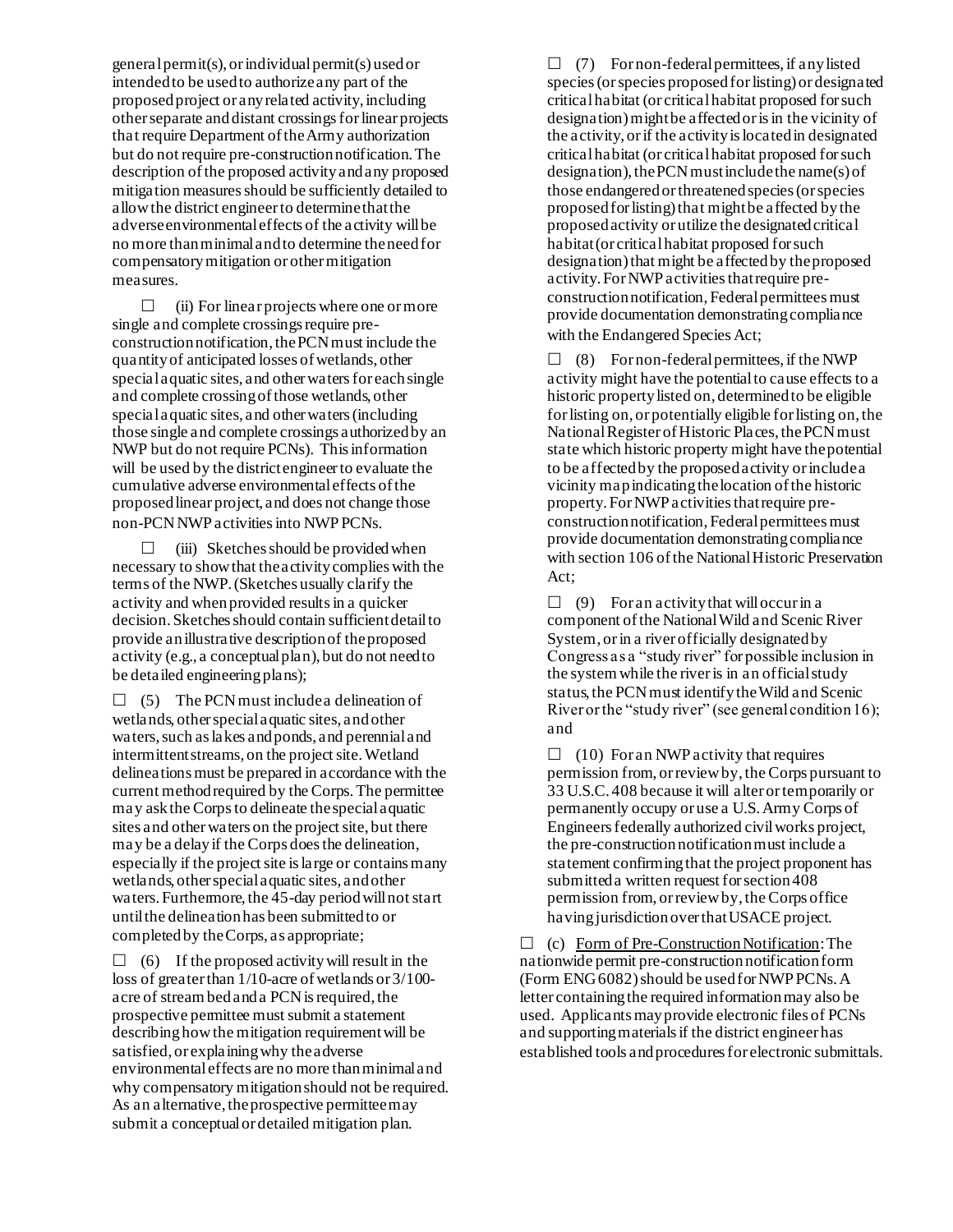#### $\Box$  (d) <u>Agency Coordination</u>:

 $\Box$  (1) The district engineer will consider any comments from Federal and state agencies concerning the proposed activity's compliance with the terms and conditions of the NWPs and the need for mitigation to reduce the activity's adverse environmental effects so that they are no more than minimal.

 $\Box$  (2) Agency coordination is required for: (i) all NWP activities that require pre-construction notification and result in the loss of greater than 1/2 acre of waters of the United States; (ii) NWP 13 activities in excess of 500 linear feet, fills greater than one cubic yard per running foot, or involve discharges of dredged or fill material into special aquatic sites; and (iii) NWP 54 activities in excess of 500 linear feet, or that extend into the waterbody more than 30 feet from the mean low water line in tidal waters or the ordinary high water mark in the Great Lakes.

 $\Box$  (3) When a gency coordination is required, the district engineer will immediately provide (e.g., via e-mail, facsimile transmission, overnight mail, or other expeditious manner) a copy of the complete PCN to the appropriate Federal or state offices (FWS, state natural resource or water quality agency, EPA, and, if appropriate, the NMFS). With the exception of NWP 37, these agencies will have 10 calendar days from the date the material is transmitted to notify the district engineer via telephone, facsimile transmission, or e-mail that they intend to provide substantive, site-specific comments. The comments must explain why the agency believes the adverse environmental effects will be more than minimal. If so contacted by an agency, the district engineer will wait an additional 15 calendar days before making a decision on the pre-construction notification. The district engineer will fully consider agency comments received within the specified time frame concerning the proposed activity's compliance with the terms and conditions of the NWPs, including the need for mitigation to ensure that the net adverse environmental effects of the proposed activity are no more than minimal. The district engineer will provide no response to the resource agency, except as provided below. The district engineer will indicate in the administrative record associated with each preconstruction notification that the resource agencies' concerns were considered. For NWP 37, the emergency watershed protection and rehabilitation activity may proceed immediately in cases where there is an unacceptable hazard to life or a significant loss of property or economic hardship will occur. The district engineer will consider any comments received to decide whether the NWP 37 authorization should be modified, suspended, or revoked in accordance with the procedures at 33 CFR 330.5.

 $\Box$  (4) In cases of where the prospective permittee is not a Federal agency, the district engineer will

provide a response to NMFS within 30 calendar days of receipt of any Essential Fish Habitat conservation recommendations, as required by section 305(b)(4)(B) of the Magnuson-Stevens Fishery Conservation and Management Act.

 $\Box$  (5) Applicants are encouraged to provide the Corps with either electronic files or multiple copies of pre-construction notifications to expedite agency coordination.

#### **C. District Engineer's Decision**

 $\Box$  1. In reviewing the PCN for the proposed activity, the district engineer will determine whether the activity authorized by the NWP will result in more than minimal individual or cumulative adverse environmental effects or may be contrary to the public interest. If a project proponent requests authorization by a specific NWP, the district engineer should issue the NWP verification for that activity if it meets the terms and conditions of that NWP, unless he or she determines, after considering mitigation, that the proposed activity will result in more than minimal individual and cumulative adverse effects on the aquatic environment and other aspects of the public interest and exercises discretionary authority to require an individual permit for the proposed activity. For a linear project, this determination will include an evaluation of the single and complete crossings of waters of the United States that require PCNs to determine whether they individually satisfy the terms and conditions of the NWP(s), as well as the cumulative effects caused by all of the crossings of waters of the United States authorized by an NWP. If an applicant requests a waiver of an applicable limit, as provided for in NWPs 13, 36, or 54, the district engineer will only grant the waiver upon a written determination that the NWP activity will result in only minimal individual and cumulative adverse environmental effects.

 $\Box$  2. When making minimal adverse environmental effects determinations the district engineer will consider the direct and indirect effects caused by the NWP activity. He or she will also consider the cumulative adverse environmental effects caused by activities authorized by an NWP and whether those cumulative adverse environmental effects are no more than minimal. The district engineer will also consider site specific factors, such as the environmental setting in the vicinity of the NWP activity, the type of resource that will be affected by the NWP activity, the functions provided by the aquatic resources that will be affected by the NWP activity, the degree or magnitude to which the aquatic resources perform those functions, the extent that aquatic resource functions will be lost as a result of the NWP activity (e.g., partial or complete loss), the duration of the adverse effects (temporary or permanent), the importance of the aquatic resource functions to the region (e.g., watershed or ecoregion), and mitigation required by the district engineer. If an appropriate functional or condition assessment method is available and practicable to use, that assessment method may be used by the district engineer to assist in the minimal adverse environmental effects determination. The district engineer may add casespecific special conditions to the NWP authorization to a ddress site-specific environmental concerns.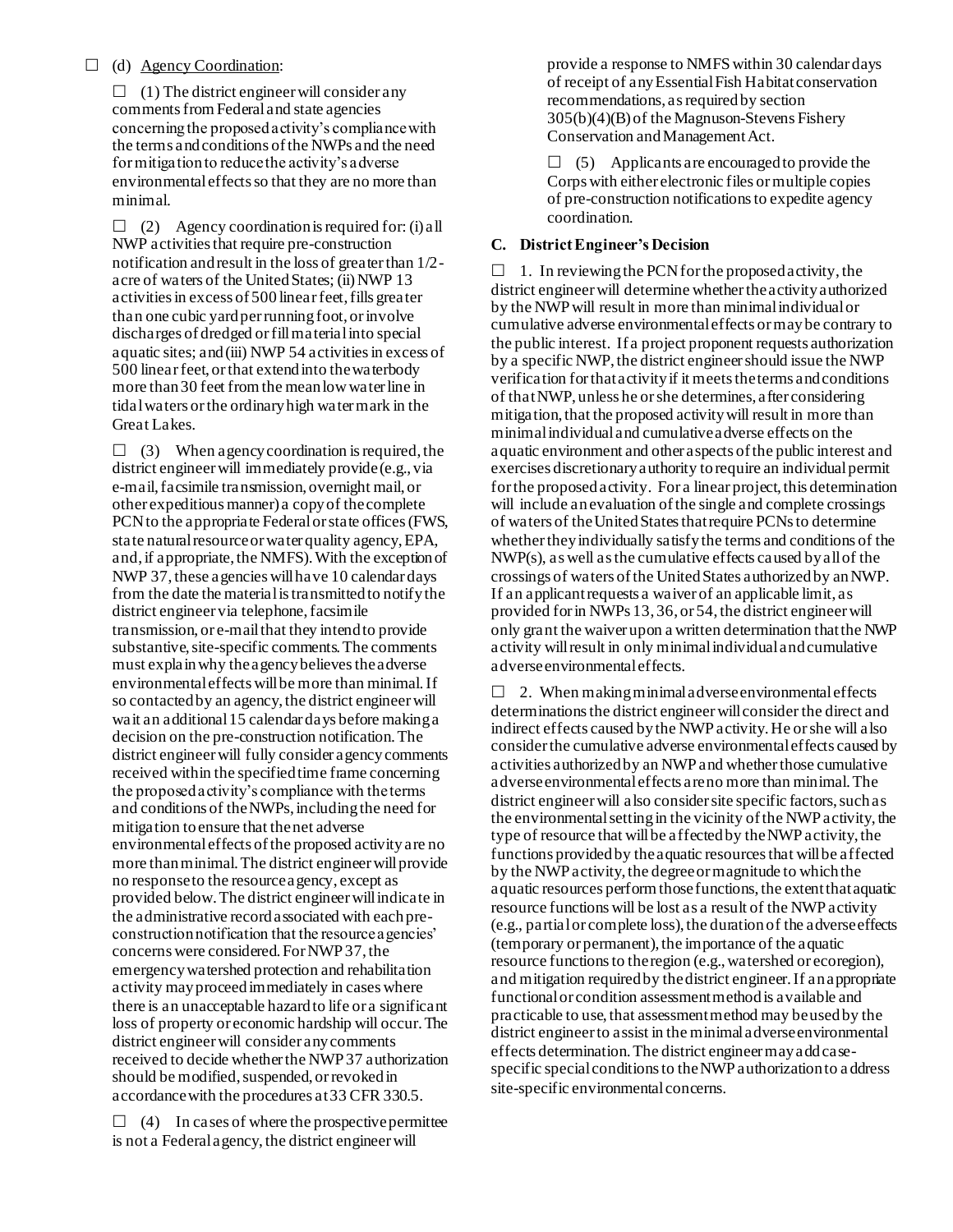$\Box$  3. If the proposed activity requires a PCN and will result in a loss of greater than 1/10-acre of wetlands or 3/100-acre of stream bed, the prospective permittee should submit a mitigation proposal with the PCN. Applicants may also propose compensatory mitigation for NWP activities with smaller impacts, or for impacts to other types of waters. The district engineer will consider any proposed compensatory mitigation or other mitigation measures the applicant has included in the proposal in determining whether the net adverse environmental effects of the proposed activity are no more than minimal. The compensatory mitigation proposal may be either conceptual or detailed. If the district engineer determines that the activity complies with the terms and conditions of the NWP and that the adverse environmental effects are no more than minimal, after considering mitigation, the district engineer will notify the permittee and include any activity-specific conditions in the NWP verification the district engineer deems necessary. Conditions for compensatory mitigation requirements must comply with the appropriate provisions at 33 CFR 332.3(k). The district engineer must approve the final mitigation plan before the permittee commences work in waters of the United States, unless the district engineer determines that prior approval of the final mitigation plan is not practicable or not necessary to ensure timely completion of the required compensatory mitigation. If the prospective permittee elects to submit a compensatory mitigation plan with the PCN, the district engineer will expeditiously review the proposed compensatory mitigation plan. The district engineer must review the proposed compensatory mitigation plan within 45 calendar days of receiving a complete PCN and determine whether the proposed mitigation would ensure that the NWP activity results in no more than minimal adverse environmental effects. If the net adverse environmental effects of the NWP activity (after consideration of the mitigation proposal) are determined by the district engineer to be no more than minimal, the district engineer will provide a timely written response to the applicant. The response will state that the NWP activity can proceed under the terms and conditions of the NWP, including any activityspecific conditions added to the NWP authorization by the district engineer.

 $\Box$  4. If the district engineer determines that the adverse environmental effects of the proposed activity are more than minimal, then the district engineer will notify the applicant either: (a) that the activity does not qualify for authorization under the NWP and instruct the applicant on the procedures to seek authorization under an individual permit; (b) that the activity is authorized under the NWP subject to the applicant's submission of a mitigation plan that would reduce the adverse environmental effects so that they are no more than minimal; or (c) that the activity is authorized under the NWP with specific modifications or conditions. Where the district engineer determines that mitigation is required to ensure no more than minimal adverse environmental effects, the activity will be authorized within the 45-day PCN period (unless additional time is required to comply with general conditions 18, 20, and/or 31), with activity-specific conditions that state the mitigation requirements. The authorization will include the necessary conceptual or detailed mitigation plan or a requirement that the applicant submit a mitigation plan that would reduce the adverse environmental effects so that they are no more than minimal.

When compensatory mitigation is required, no work in waters of the United States may occur until the district engineer has approved a specific mitigation plan or has determined that prior approval of a final mitigation plan is not practicable or not necessary to ensure timely completion of the required compensatory mitigation.

#### **D. Further Information**

1. District engineers have authority to determine if an activity complies with the terms and conditions of an NWP.

2. NWPs do not obviate the need to obtain other federal, state, or local permits, approvals, or authorizations required by law.

3. NWPs do not grant any property rights or exclusive privileges.

4. NWPs do not authorize any injury to the property or rights of others.

5. NWPs do not authorize interference with any existing or proposed Federal project (see general condition 31).

#### **E. Nationwide Permit Definitions**

**Best management practices (BMPs):**Policies, practices, procedures, or structures implemented to mitigate the adverse environmental effects on surface water quality resulting from development. BMPs are categorized as structural or nonstructural.

**Compensatory mitigation:** The restoration (re-establishment or rehabilitation), establishment (creation), enhancement, and/or in certain circumstances preservation of aquatic resources for the purposes of offsetting unavoidable adverse impacts which remain after all appropriate and practicable avoidance and minimization has been achieved.

**Currently serviceable:** Useable as is or with some maintenance, but not so degraded as to essentially require reconstruction.

**Direct effects:**Effects that are caused by the activity and occur at the same time and place.

**Discharge:** The term "discharge" means any discharge of dredged or fill material into waters of the United States.

**Ecological reference:** A model used to plan and design an aquatic habitat and riparian area restoration, enhancement, or establishment activity under NWP 27. An ecological reference may be based on the structure, functions, and dynamics of an aquatic habitat type or a riparian area type that currently exists in the region where the proposed NWP 27 activity is located. Alternatively, an ecological reference may be based on a conceptual model for the aquatic habitat type or riparian area type to be restored, enhanced, or established as a result of the proposed NWP 27 activity. An ecological reference takes into account the range of variation of the aquatic habitat type or riparian area type in the region.

**Enhancement:** The manipulation of the physical, chemical, or biological characteristics of an aquatic resource to heighten, intensify, or improve a specific aquatic resource function(s). Enhancement results in the gain of selected aquatic resource function(s) but may also lead to a decline in other aquatic resource function(s). Enhancement does not result in a gain in aquatic resource area.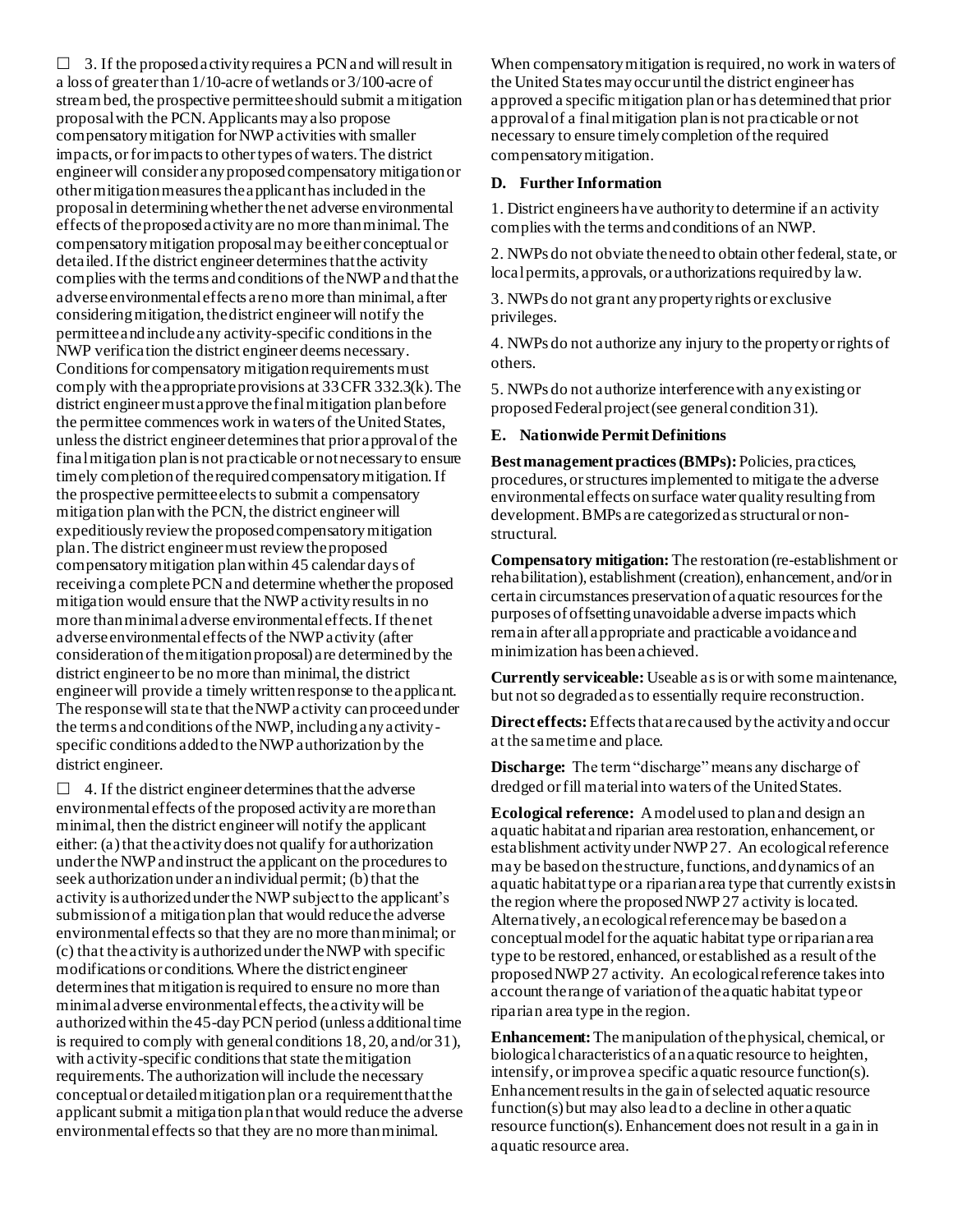**Establishment (creation):** The manipulation of the physical, chemical, or biological characteristics present to develop an aquatic resource that did not previously exist at an upland site. Establishment results in a gain in aquatic resource area.

**High Tide Line:** The line of intersection of the land with the water's surface at the maximum height reached by a rising tide. The high tide line may be determined, in the absence of actual data, by a line of oil or scum along shore objects, a more or less continuous deposit of fine shell or debris on the foreshore or berm, other physical markings or characteristics, vegetation lines, tidal gages, or other suitable means that delineate the general height reached by a rising tide. The line encompasses spring high tides and other high tides that occur with periodic frequency but does not include storm surges in which there is a departure from the normal or predicted reach of the tide due to the piling up of water against a coast by strong winds such as those accompanying a hurricane or other intense storm.

**Historic Property:** Any prehistoric or historic district, site (including archaeological site), building, structure, or other object included in, or eligible for inclusion in, the National Register of Historic Places maintained by the Secretary of the Interior. This term includes artifacts, records, and remains that are related to and located within such properties. The term includes properties of traditional religious and cultural importance to an Indian tribe or Native Hawaiian organization and that meet the National Register criteria (36 CFR part 60).

**Independent utility:** A test to determine what constitutes a single and complete non-linear project in the Corps Regulatory Program. A project is considered to have independent utility if it would be constructed absent the construction of other projects in the project area. Portions of a multi-phase project that depend upon other phases of the project do not have independent utility. Phases of a project that would be constructed even if the other phases were not built can be considered as separate single and complete projects with independent utility.

**Indirect effects:** Effects that are caused by the activity and are later in time or farther removed in distance but are still reasonably foreseeable.

**Loss of waters of the United States:** Waters of the United States that are permanently adversely affected by filling, flooding, excavation, or drainage because of the regulated activity. The loss of stream bed includes the acres of stream bed that are permanently adversely affected by filling or excavation because of the regulated activity. Permanent adverse effects include permanent discharges of dredged or fill material that change an aquatic area to dry land, increase the bottom elevation of a waterbody, or change the use of a waterbody. The acreage of loss of waters of the United States is a threshold measurement of the impact to jurisdictional waters or wetlands for determining whether a project may qualify for an NWP; it is not a net threshold that is calculated after considering compensatory mitigation that may be used to offset losses of aquatic functions and services. Waters of the United States temporarily filled, flooded, excavated, or drained, but restored to pre-construction contours and elevations after construction, are not included in the measurement of loss of waters of the United States. Impacts resulting from activities that do not require Department of the Army authorization, such as activities eligible for exemptions

under section 404(f) of the Clean Water Act, are not considered when calculating the loss of waters of the United States.

**Navigable waters:** Waters subject to section 10 of the Rivers and Harbors Act of 1899. These waters are defined at 33 CFR part 329.

**Non-tidal wetland:** A non-tidal wetland is a wetland that is not subject to the ebb and flow of tidal waters. Non-tidal wetlands contiguous to tidal waters are located landward of the high tide line (i.e., spring high tide line).

**Open water:** For purposes of the NWPs, an open water is any area that in a year with normal patterns of precipitation has water flowing or standing above ground to the extent that an ordinary high-water mark can be determined. Aquatic vegetation within the area of flowing or standing water is either non-emergent, sparse, or absent. Vegetated shallows are considered to be open waters. Examples of "open waters" include rivers, streams, lakes, and ponds.

**Ordinary High Water Mark:** The term ordinary high water mark means that line on the shore established by the fluctuations of water and indicated by physical characteristics such as a clear, natural line impressed on the bank, shelving, changes in the character of soil, destruction of terrestrial vegetation, the presence of litter and debris, or other appropriate means that consider the characteristics of the surrounding areas.

**Perennial stream:** A perennial stream has surface water flowing continuously year-round during a typical year.

**Practicable:** Available and capable of being done after taking into consideration cost, existing technology, and logistics in light of overall project purposes.

**Pre-construction notification:** A request submitted by the project proponent to the Corps for confirmation that a particular activity is authorized by nationwide permit. The request may be a permit application, letter, or similar document that includes information about the proposed work and its anticipated environmental effects. Pre-construction notification may be required by the terms and conditions of a nationwide permit, or by regional conditions. A pre-construction notification may be voluntarily submitted in cases where pre-construction notification is not required, and the project proponent wants confirmation that the activity is authorized by nationwide permit.

**Preservation:** The removal of a threat to, or preventing the decline of, aquatic resources by an action in or near those aquatic resources. This term includes activities commonly associated with the protection and maintenance of aquatic resources through the implementation of appropriate legal and physical mechanisms. Preservation does not result in a gain of aquatic resource area or functions.

**Re-establishment:** The manipulation of the physical, chemical, or biological characteristics of a site with the goal of returning natural/historic functions to a former aquatic resource. Reestablishment results in rebuilding a former aquatic resource and results in a gain in aquatic resource area and functions.

**Rehabilitation:** The manipulation of the physical, chemical, or biological characteristics of a site with the goal of repairing natural/historic functions to a degraded aquatic resource.